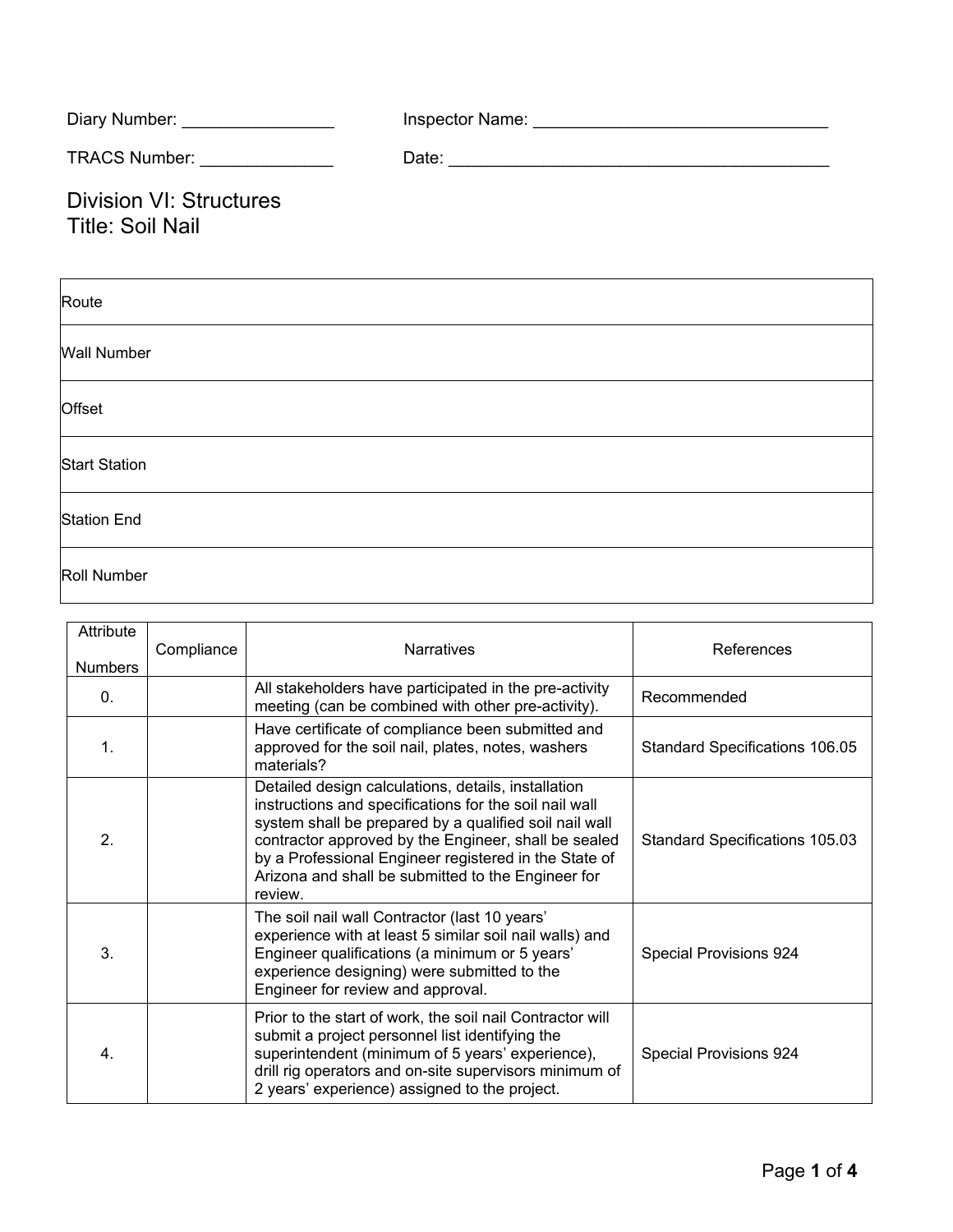| 5.  |             | Prior to the start of work, the shotcrete nozzlemen<br>shall be certified to be knowledgeable and to possess<br>previously demonstrated ability in the application of<br>wet mix shotcrete for structural applications, in<br>accordance with the certification procedure presented<br>in Section 506.3R of the ACI Manual of Concrete<br>Practice, latest edition. | Special Provisions 924                           |
|-----|-------------|---------------------------------------------------------------------------------------------------------------------------------------------------------------------------------------------------------------------------------------------------------------------------------------------------------------------------------------------------------------------|--------------------------------------------------|
| 6.  |             | The Certificates of Compliance state that steel or iron<br>products incorporated into the project meet the "Buy<br>America" Act requirements; certifying that all<br>manufacturing processes producing a steel or iron<br>product, including any application of a coating to iron<br>or steel, occurred in the United States.                                       | 23 CFR Part 635.410<br>Special Provisions 106.05 |
| 7.  |             | Certification on file that the epoxy coating is a<br>minimum of 12 mils thick.                                                                                                                                                                                                                                                                                      | Special Provisions 924                           |
| 8.  |             | Approved Grout mix design has been approved with<br>a minimum of 3-day compressive strength of 1,500<br>psi and 28-days of 3,000 psi on file. [Standard<br>Specifications 1006-2.01]                                                                                                                                                                                | Special Provisions 924                           |
| 9.  |             | Approved Shotcrete mix design has been approved<br>with a minimum 28-days compressive strength of<br>3,000 psi on file. [Standard Specifications 1006-2.01]                                                                                                                                                                                                         | Special Provisions 924                           |
| 10. | curves.     | The Contractor has provided a description of the test<br>setup, jack, pressure gauge and load cell calibration                                                                                                                                                                                                                                                      | Special Provisions 924                           |
| 11. |             | Testing equipment shall include dial gauges, dial<br>gauge support, jack and pressure gauge unit,<br>electronic load cell, and a reaction frame.                                                                                                                                                                                                                    | Special Provisions 924                           |
| 12. | calibrated? | Has the proof loading equipment (load cell) been                                                                                                                                                                                                                                                                                                                    | Special Provisions 924                           |
| 13. |             | Areas are Blued Staked prior to beginning work.                                                                                                                                                                                                                                                                                                                     | Standard Specifications 107.15                   |
| 14. | details?    | Is cut performed in reasonably close conformity to the<br>lines, grades and cross sections shown on the design                                                                                                                                                                                                                                                      | Standard Specifications 601-<br>4.02             |
| 15. |             | Field personal and inspector have a copy of the<br>approved drawing for location of work.                                                                                                                                                                                                                                                                           | Special Provisions 924                           |
| 16. |             | Epoxy coated bars were handled and stored in a way<br>that will prevent them from being damaged.                                                                                                                                                                                                                                                                    | <b>Special Provisions 924</b>                    |
| 17. | thickness.  | Damaged epoxy coating shall be repaired. Repaired<br>areas shall have a minimum 1/8-inch coating                                                                                                                                                                                                                                                                    | Special Provisions 924                           |
| 18. |             | The minimum auger hole is 8 inches in diameter.                                                                                                                                                                                                                                                                                                                     | Special Provisions 924                           |
| 19. |             | The Contractor has excavated from the top down in a<br>staged lift sequence for the soil nails.                                                                                                                                                                                                                                                                     | Special Provisions 924-3.01                      |
| 20. |             | All nail bars are clean and free of excessive rust and<br>mill scale at the time of installation and type noted on<br>the approved drawing.                                                                                                                                                                                                                         | Special Provisions 924                           |
| 21. |             | Are unforeseen conditions being addressed in a<br>timely manner?                                                                                                                                                                                                                                                                                                    | Special Provisions 924                           |
| 22. |             | Was hole drilled at the correct angle?                                                                                                                                                                                                                                                                                                                              | Project Plan Approved Drawing                    |
| 23. |             | The contractor shall flush cuttings from the excavate<br>nail hole at the locations, lengths and inclinations<br>shown on the approved working drawings prior to<br>grout placement?                                                                                                                                                                                | Special Provisions 924-3.01                      |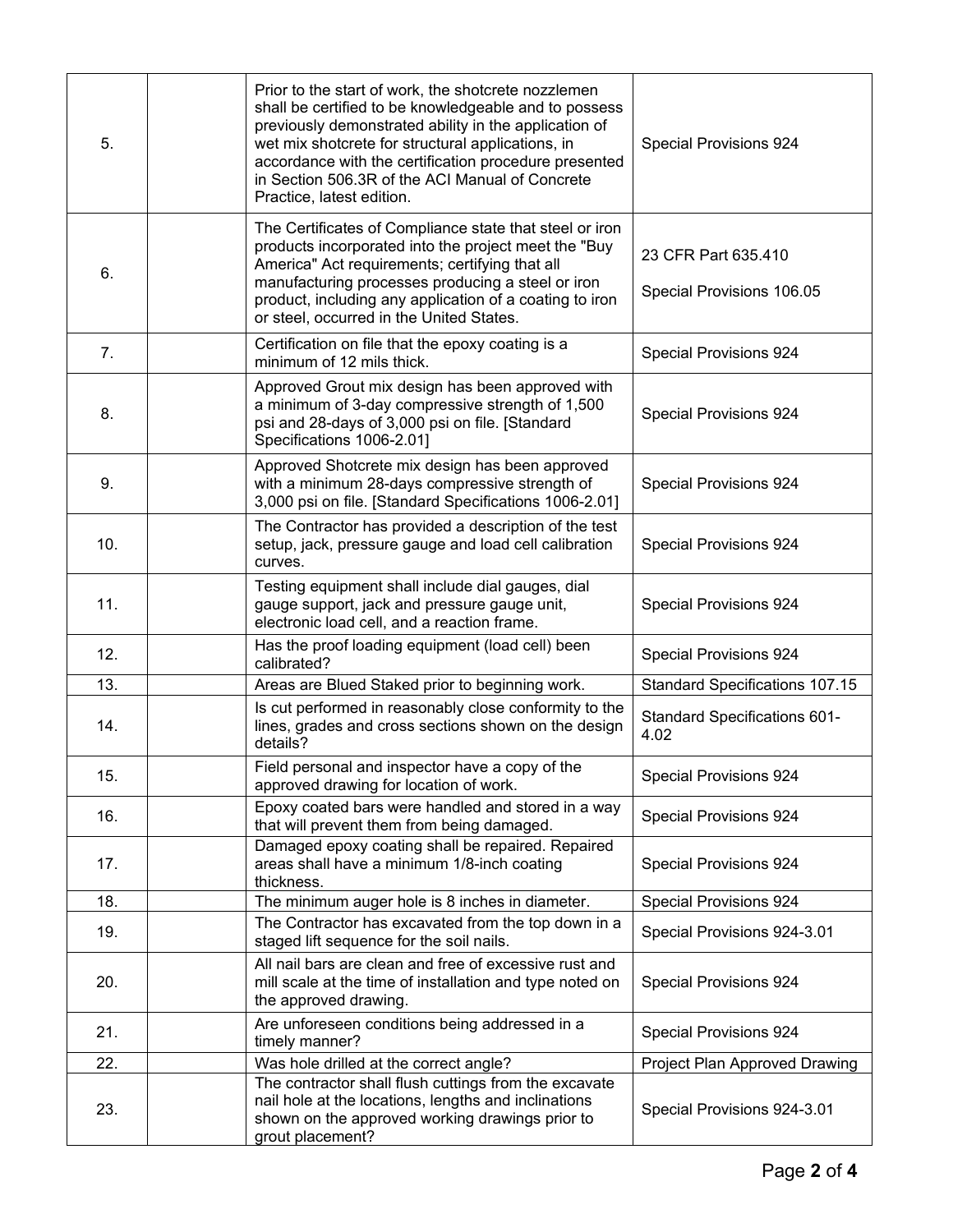| 24. | The Contractor has provide bar sizes and grades for<br>each nail hole as indicated in the approved working<br>drawings.                                                                                                                                                                                                                                             | Special Provisions 924                      |
|-----|---------------------------------------------------------------------------------------------------------------------------------------------------------------------------------------------------------------------------------------------------------------------------------------------------------------------------------------------------------------------|---------------------------------------------|
| 25. | Verification testing of pre-production sacrificial nails<br>and proof testing of production nails has been<br>required (documentation turned into the Engineer for<br>approval).                                                                                                                                                                                    | Special Provisions 924                      |
| 26. | Nail holes shall be grouted within 60 minutes of soil<br>nail bar installation.                                                                                                                                                                                                                                                                                     | Special Provisions 924                      |
| 27. | *** No Weight Indicated in the Word Document, so<br>left at Major! ***Bars were fitted with centralizers as<br>shown in the approved working drawings (at least two<br>centralizers per bar), and inserted into the hole to the<br>required depth without difficulty and in such a manner<br>as to prevent damage to the drill hole.                                | Special Provisions 924                      |
| 28. | The contractor has started at the lowest point to inject<br>grout into the hole after the nail holes have been<br>drilled.                                                                                                                                                                                                                                          | Special Provisions 924                      |
| 29. | The Contractor has control grout pressures to<br>prevent excessive ground heave or fracturing.                                                                                                                                                                                                                                                                      | Special Provisions 924                      |
| 30. | The Contractor has to perform a minimum of two<br>verification tests for each wall and each soil unit to<br>verify the installation methods, soil conditions and<br>nail adhesion capacity meets the required factor of<br>safety in the presence of the Engineer [Contractor will<br>notify the Engineer at least 7 working days prior to<br>observe the test(s)]. | Special Provisions 924                      |
| 31. | Has proper testing documentation been maintained<br>on verification of soil nail installation and documented<br>in the inspector daily diary.                                                                                                                                                                                                                       | <b>Construction Manual 105.11</b>           |
| 32. | Testing of the nail grout, frequency is no less than<br>one test for every 10 cubic yards of grout placed or<br>once per week minimum.                                                                                                                                                                                                                              | Special Provisions 924                      |
| 33. | *** Unable to enter entire Narrative because of<br>character limit! *** Test nail is acceptable when: 1. a<br>creep rate less than 0.08 inches per log cycle of time<br>between the 6 and 60 minute readings is observed                                                                                                                                            | Special Provisions 924                      |
| 34. | Welded wire mesh to be used in the shotcrete is a<br>minimum of 4"x4", W40xW40 or size noted on the<br>approved drawing.                                                                                                                                                                                                                                            | Special Provisions 924                      |
| 35. | The waler bars placed is number deform steel bars<br>conforming to approved plans and place accordance.                                                                                                                                                                                                                                                             | Special Provisions 924                      |
| 36. | Geocomposite drain been placed per the plan sheets.                                                                                                                                                                                                                                                                                                                 | Plan Sheet Approved Drawing                 |
| 37. | Does the wall facing reasonably conform to the line,<br>grade and cross sections shown on the design<br>details?                                                                                                                                                                                                                                                    | <b>Standard Specifications 601-</b><br>4.02 |
| 38. | The thickness of the shotcrete is corroding to the<br>project plans of a minimum 6 inches. [The Allowable<br>tolerances for the shotcrete thickness are 0 inches.]                                                                                                                                                                                                  | <b>Plan Sheet Details</b>                   |
| 39. | Cure used is Type 1D or Type 2.                                                                                                                                                                                                                                                                                                                                     | Special Provisions 924                      |